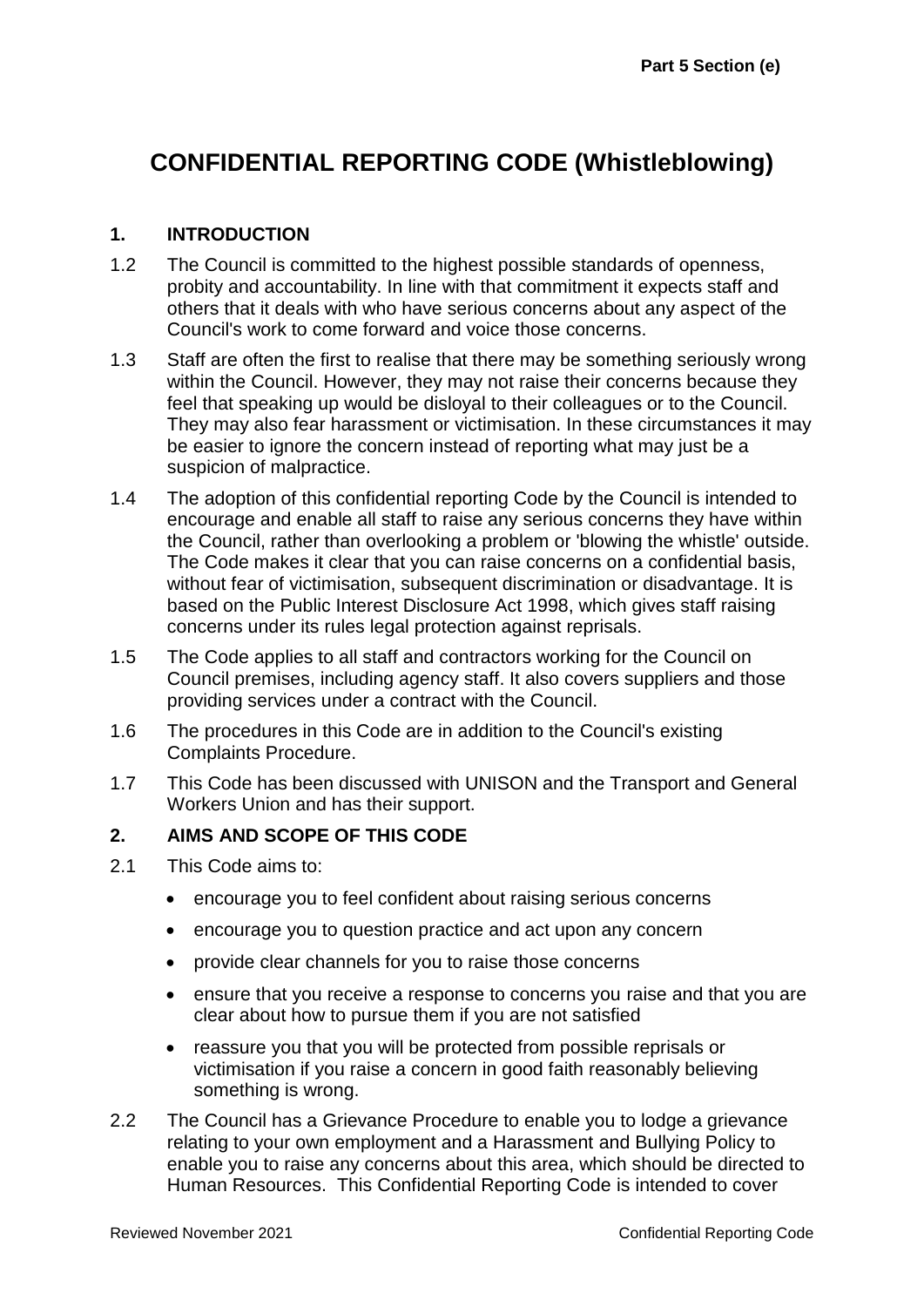major concerns you might have that fall outside the scope of other procedures. Such concerns might include:

- conduct which is an offence or a breach of law
- disclosures related to miscarriages of justice
- health and safety risks, including risks to the public as well as other staff
- damage to the environment
- the unauthorised use of public funds
- possible fraud and corruption
- serious and organised crime
- sexual or physical abuse of clients, or
- other unethical conduct.

If safeguarding concerns are highlighted then the Safeguarding Policy and procedures must be adhered to.

- 2.3 Any serious concerns that you have about any aspect of service provision or the conduct of staff or councillors of the Council or others acting on behalf of the Council can be reported under the Confidential Reporting Code. This could be about something that:
	- makes you feel uncomfortable in terms of your past experience or what you know about standards set by the Council; or
	- is against the Council's Standing Orders and policies; or
	- falls below established standards of practice; or
	- amounts to improper conduct.
- 2.4 This Code does not replace the corporate complaints procedure.

## **3. SAFEGUARDS**

#### **Harassment or Victimisation**

- 3.1 The Council is committed to good practice and high standards and wants to be supportive of staff.
- 3.2 The Council recognises that making the decision to report a concern can be difficult. If what you are saying is true, you should have nothing to fear because you will be doing your duty to the Council and those for whom you are providing a service.
- 3.3 The Council will not tolerate any harassment or victimisation (including informal pressures) of someone raising something of concern to them and if proven will take appropriate action, including disciplinary procedures to protect you against this when you raise a concern in good faith. If you consider that you are the subject to harassment or victimisation (including informal pressures) due to the raising of your concern you should inform the person dealing with your whistleblowing matter or any other officer named in this policy.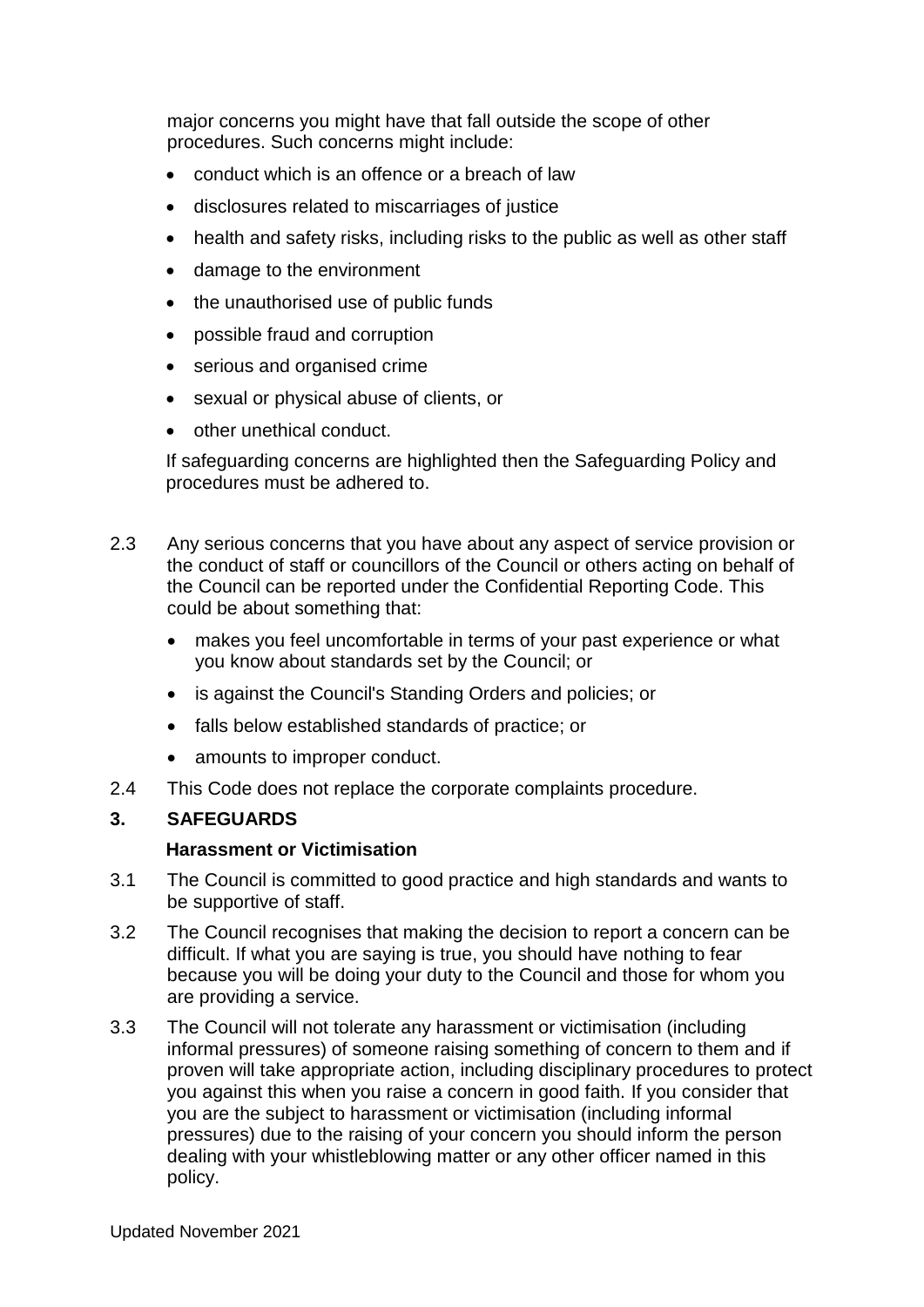3.4 Any investigation into allegations of potential malpractice will not influence or be influenced by any disciplinary or redundancy procedures that already affect you.

# **4. CONFIDENTIALITY**

- 4.1 If someone asks for a matter to be treated in confidence, then we will do our upmost to respect that request. However, it is not possible to guarantee confidentiality. If we are in a position where we cannot maintain confidentiality and so have to make disclosures, we will discuss the matter with you first. We will give you feedback on any investigation and be sensitive to any concerns you may have as a result of any steps taken under this procedure.
- 4.2 In some circumstances the Council may decide that we have to reveal your identity in order to assist in the investigation into the matter. You will be advised beforehand if this is to be the case. Your prior consent will be obtained before such disclosure, unless we have to disclose your identity by law (e.g. safeguarding concerns, money laundering or other criminal offences).

# **5. ANONYMOUS ALLEGATIONS**

- 5.1 This Code encourages you to put your name to your allegation whenever possible. Remember, if you do not tell us who you are it will be much more difficult for us to investigate the matter fully, to ask follow- up questions, to protect your position or to give you feedback.
- 5.2 Concerns expressed anonymously are much less powerful but will be considered at the discretion of the Council.
- 5.3 In deciding whether to consider anonymous concerns the following are some of the factors which will be taken into account :
	- the seriousness of the issues raised
	- the credibility of the concern; and
	- the likelihood of confirming the allegation from attributable sources

## **6 UNTRUE ALLEGATIONS**

6.1 If you make an allegation in good faith, but it is not confirmed by the investigation, no action will be taken against you. If, however, you make an allegation frivolously, maliciously or for personal gain, disciplinary action may be taken against you in accordance with the Council's disciplinary procedures.

## **7 HOW TO RAISE A CONCERN**

- 7.1 As a first step, you should normally raise concerns with your immediate manager or their manager. This depends, however, on the seriousness and sensitivity of the issues involved and who is suspected of the malpractice. For example, if you believe that your management is involved, you should approach the Chief Executive, Chief Finance Officer, Monitoring Officer, or Audit Services.
- 7.2 Concerns may be raised verbally or in writing. If you wish to make a written report it is best to use the following format: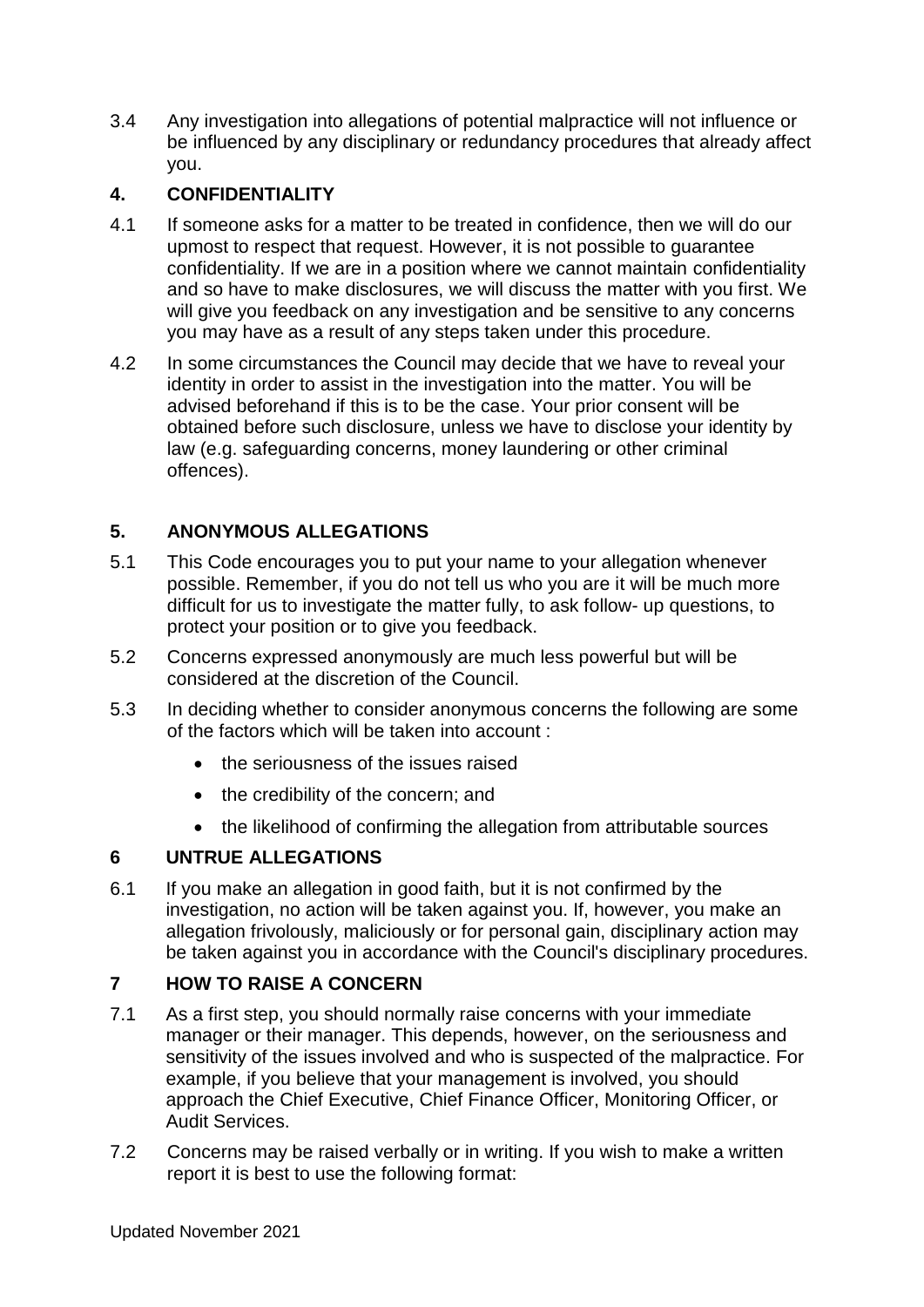- the background and history of your concern (giving relevant dates);
- the reason why you are particularly concerned about the situation.
- 7.3 The earlier you express your concern the easier it is to take action.
- 7.4 Although you are not expected to prove beyond doubt the truth of an allegation you make, you will need to demonstrate to the person you contact that there are reasonable grounds for your concern.
- 7.5 You can obtain advice/guidance on how to pursue matters of concern from:

| <b>Chief Executive</b>                                                                                     | Daniel Mouawad                              | (01784446250)                  |
|------------------------------------------------------------------------------------------------------------|---------------------------------------------|--------------------------------|
| <b>Chief Finance Officer</b>                                                                               | <b>Terry Collier</b>                        | (01784446296)                  |
| <b>Deputy Chief Executive</b><br><b>Monitoring Officer</b>                                                 | Lee O'Neil<br>Victoria Statham              | (01784446377)<br>(01784446241) |
| Internal Audit Manager<br><b>Principal Solicitor</b>                                                       | <b>Punita Talwar</b><br><b>Karen Limmer</b> | (01784446454)<br>(01784446248) |
| <b>Human Resources</b><br>Manager (where<br>specifically relates to a<br><b>Human Resources</b><br>matter) | Debbie O'Sullivan                           | (01784446289)                  |

7.6 In addition you could contact any of the following:-

The Chairman or Vice Chairman of the Standards Committee: the Council has a Standards Committee, the purpose of which is to help the Council operate to the highest ethical standards. Both the Chairman and Vice-Chairman are noncouncillors and can be approached for advice. Their details can be obtained from Committee Services on 01784 446240/444243 or found on the Council's web site; or

Protect - This is a registered charity which seeks to ensure that concerns about serious malpractice are properly raised and addressed in the workplace and they can be contacted on 020 3117 2520; or

Your trade union or professional body.

- 7.7 You may wish to consider discussing your concern with a colleague first and you may find it easier to raise the matter if there are two (or more) of you who have had the same experience or concerns.
- 7.8 You may invite your trade union, professional association representative or a friend to be present during any meetings or interviews in connection with the concerns you have raised.

## **8. HOW THE COUNCIL WILL RESPOND**

8.1 The Council will always respond to your concerns. Do not forget that testing out your concerns is not the same as either accepting or rejecting them.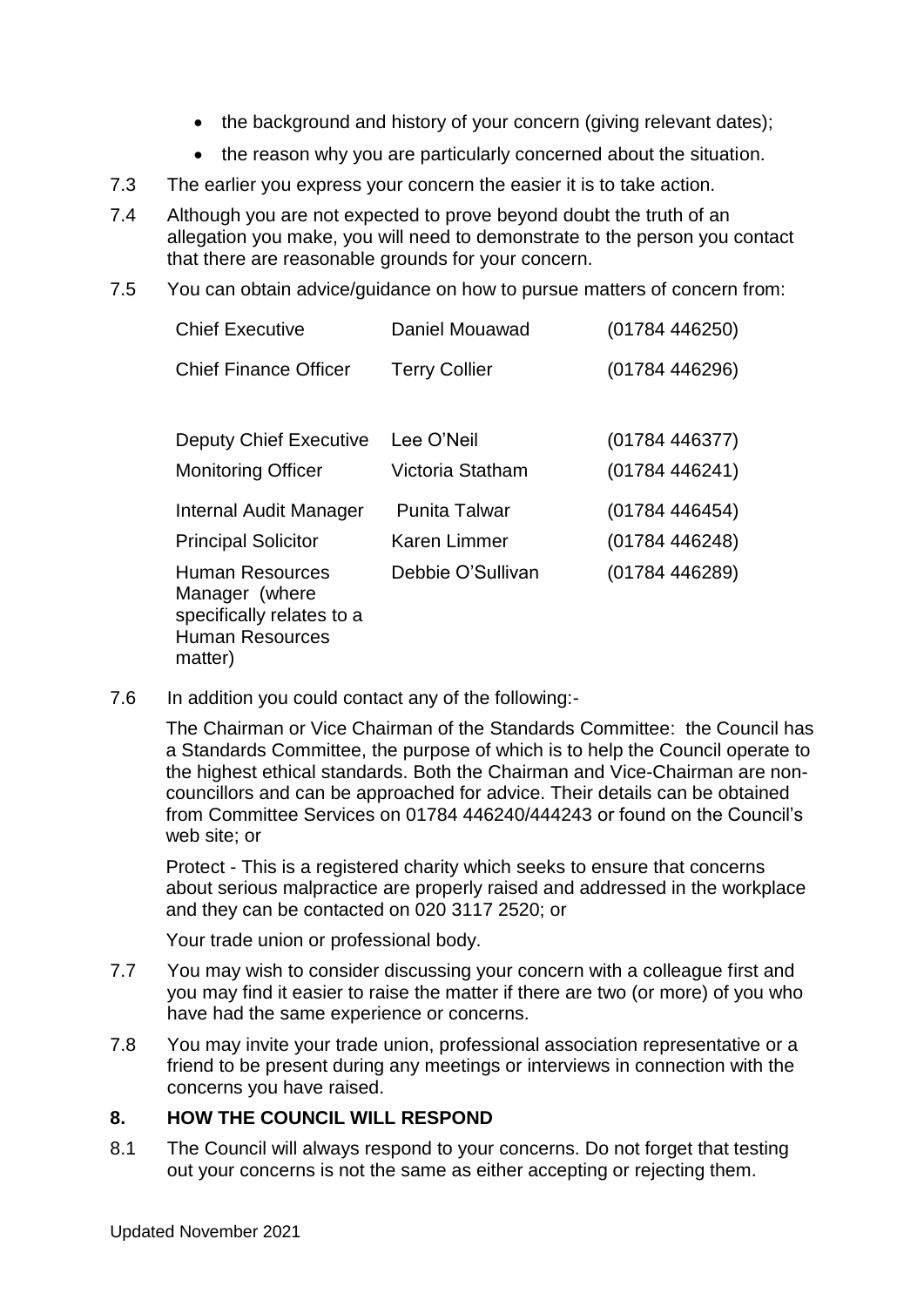- 8.2 If you raise a concern with your manager which they feel is beyond the scope of their authority or of a serious nature they will refer it to the Monitoring Officer rather than dealing with it personally.
- 8.3 Where appropriate, the matters you raise may:
	- be investigated by managers, audit services, or through the disciplinary process
	- be referred to the police
	- be referred to the external auditor
	- form the subject of an independent inquiry.
- 8.4 In order to protect individuals and those accused of misdeeds or possible malpractice, initial enquiries will be made to decide whether an investigation is appropriate and, if so, what form it should take. The overriding principle for the Council is the public interest. Concerns or allegations which fall within the scope of specific procedures (for example grievance or sexual harassment) will normally be referred for consideration under those procedures.
- 8.5 Some concerns may be resolved by agreed action without the need for investigation. If urgent action is required this will be taken before any investigation is conducted.
- 8.6 Within ten working days of a concern being raised, the manager with whom you raise your concern or the Monitoring Officer will write to you:
	- acknowledging that your concern has been received
	- indicating how the Council propose to deal with the matter
	- giving an estimate of how long it will take to provide a final response
	- telling you whether any initial enquiries have been made
	- supplying you with information on staff support mechanisms, and
	- telling you whether further investigations will take place and if not, why not.
- 8.7 The amount of contact between the officers considering the issues and you will depend on the nature of the matters raised, the potential difficulties involved and the clarity of the information provided. If necessary, the Council will seek further information from you.
- 8.8 Where any meeting is arranged, which can be away from the offices or your place of work if you so wish, you can be accompanied by a union or professional association representative or a friend.
- 8.9 The Council will take steps to minimise any difficulties which you may experience as a result of raising a concern. For instance, if you are required to give evidence in criminal or disciplinary proceedings the Council will arrange for you to receive advice about the procedure.
- 8.10 The Council accepts that you need to be assured that the matter has been properly addressed and so, subject to legal constraints, will inform you of the outcome of any investigation.